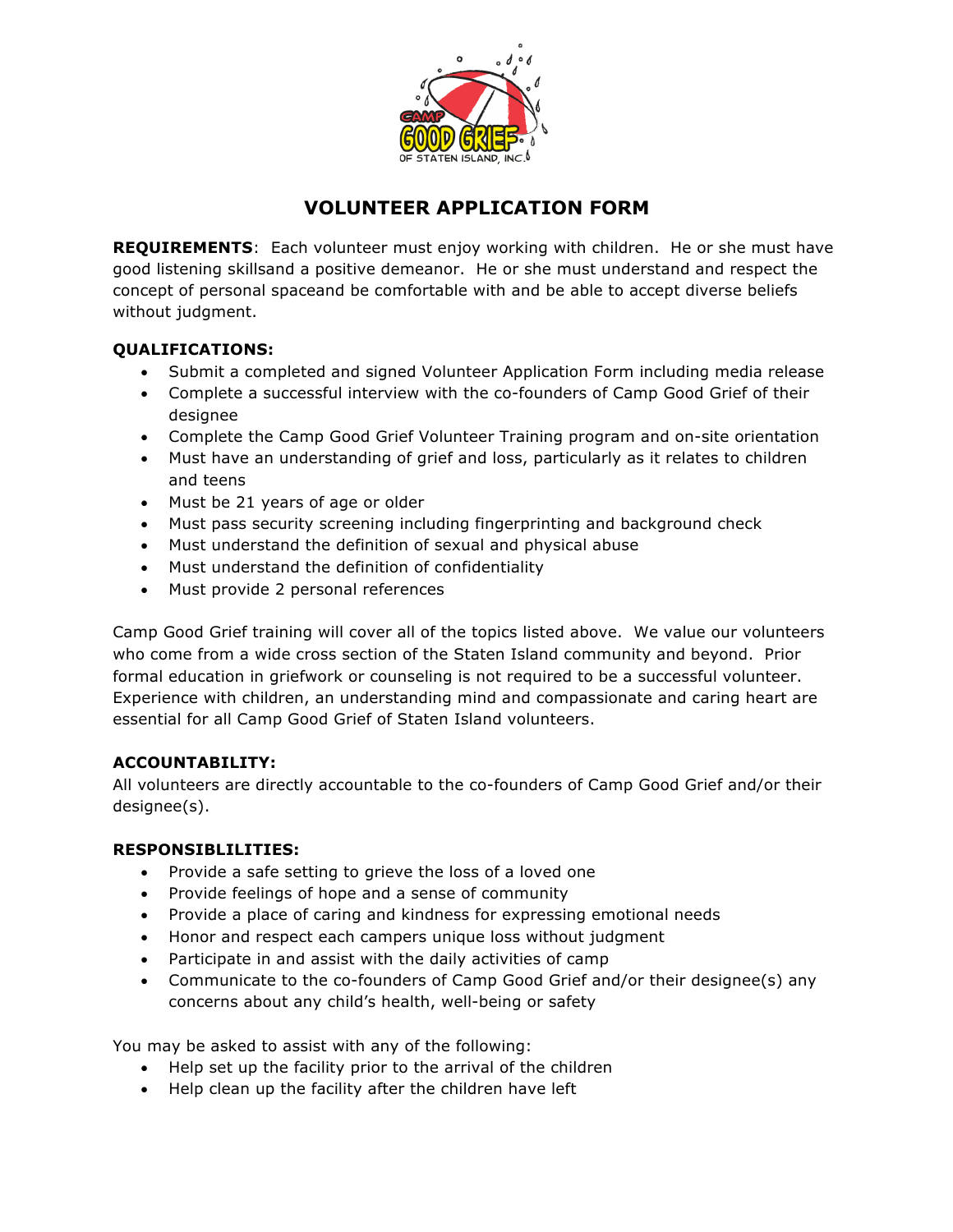- Conduct, supervise or assist with specific camp activities such as art, music, drama, etc.
- Attend and assist with meals with the children
- Provide overnight supervision of the children

You may be asked to assist with any of the following administrative tasks

- Arrive at camp early, prepared to assist in registering campers including warmly greeting the children and their parents or guardians
- Complete a short, observational rating scale for specific children both prior to and directly following the camp experience
- Assist the co-founders of Camp Good Greif or their designee(s) with other relevant time-related tasks such as preparing the campfire, helping at the BBQ, memorial service, balloon launch, etc.
- Provide honest and helpful feedback in order to continually improve the camp experience.
- Assist campers in keeping their sleeping place safe and tidy insuring that their belonging are stored securely.
- Assist with other relevant tasks and assignments as required

### **RULES, RULES, RULES**

- Alcohol, tobacco, or non-prescription drugs are not permitted at camp
- Medication may only be administered by the camp nurse
- We value and respect our camper's and volunteers rights to privacy and confidentiality. Photographing or recording at camp is not permitted. Therefore no radios, cell phones, IPads, IPods, TV's, electronic games or any other electronic devices are permitted at camp unless specific permission is given by the camp's cofounders and/or their designees.
- Safety is of concern for our volunteers as well as staff. Therefore, clothes, jewelry and footwear must be such that they do not pose a safety hazard
- Volunteers are advised to leave valuables at home. There will be no need for money during camp.
- Any injury or accident must be reported to the camp nurse immediately. You may be asked to assist with an incident report should it be necessary.
- Volunteers may not share their personal contact information with our campers.
- Volunteers and campers are not permitted to enter any sleeping area other than the one to which they have been assigned.
- Volunteers must be vigilant in **not allowing any camper to go off aloneat any time**. If it should be necessary for a camper to leave the activity area, he or she must be accompanied by an adult with the knowledge and approval of the camps cofounders and/or their designee.

Please retain this portion of the Volunteer Application Form, complete the following portion and mail it to Camp Good Grief PO Box 141046 Staten Island, New York 1031

#### **Volunteer Application Form**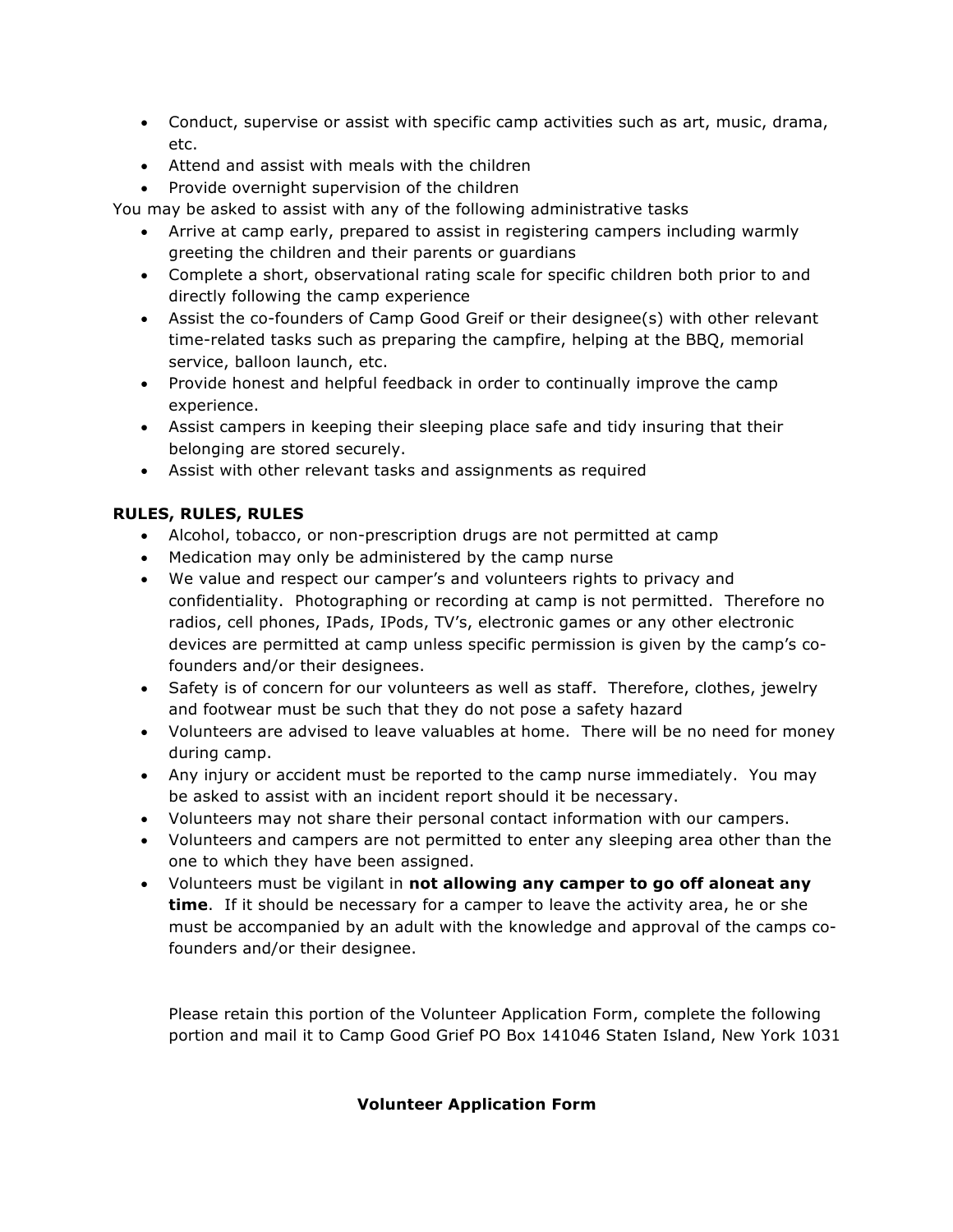Thank you for your interest in becoming a volunteer at Camp Good Grief of Staten Island. The information you provide will help us to utilize your time and talents to their utmost*. This information is for the sole purpose of Camp Good Grief and will be held confidential and not shared with anyone outside* of camp.

| Name:                                                                                                                                                                                                                           |                                                                                  |  |  |  |
|---------------------------------------------------------------------------------------------------------------------------------------------------------------------------------------------------------------------------------|----------------------------------------------------------------------------------|--|--|--|
|                                                                                                                                                                                                                                 |                                                                                  |  |  |  |
|                                                                                                                                                                                                                                 |                                                                                  |  |  |  |
|                                                                                                                                                                                                                                 |                                                                                  |  |  |  |
|                                                                                                                                                                                                                                 |                                                                                  |  |  |  |
| Please check that which best describes your Education:                                                                                                                                                                          |                                                                                  |  |  |  |
| () I am a High School Graduate<br>() I attended College but did not graduate<br>() I have attended Graduate School with a degree in ____________________________                                                                |                                                                                  |  |  |  |
|                                                                                                                                                                                                                                 | () I have done post graduate work with a degree in _____________________________ |  |  |  |
| List any other training, coursework, seminars, etc. you feel will help you to be a great<br>Your work history is also important and relevant to your success as a Camp Good Grief<br>volunteer. List you work experience below. |                                                                                  |  |  |  |
|                                                                                                                                                                                                                                 |                                                                                  |  |  |  |
| Position _________                                                                                                                                                                                                              |                                                                                  |  |  |  |
|                                                                                                                                                                                                                                 |                                                                                  |  |  |  |
|                                                                                                                                                                                                                                 |                                                                                  |  |  |  |
|                                                                                                                                                                                                                                 |                                                                                  |  |  |  |
| List any volunteer experience you have had including for whom you volunteered, what<br>you did and when you were a volunteer.                                                                                                   |                                                                                  |  |  |  |
|                                                                                                                                                                                                                                 |                                                                                  |  |  |  |